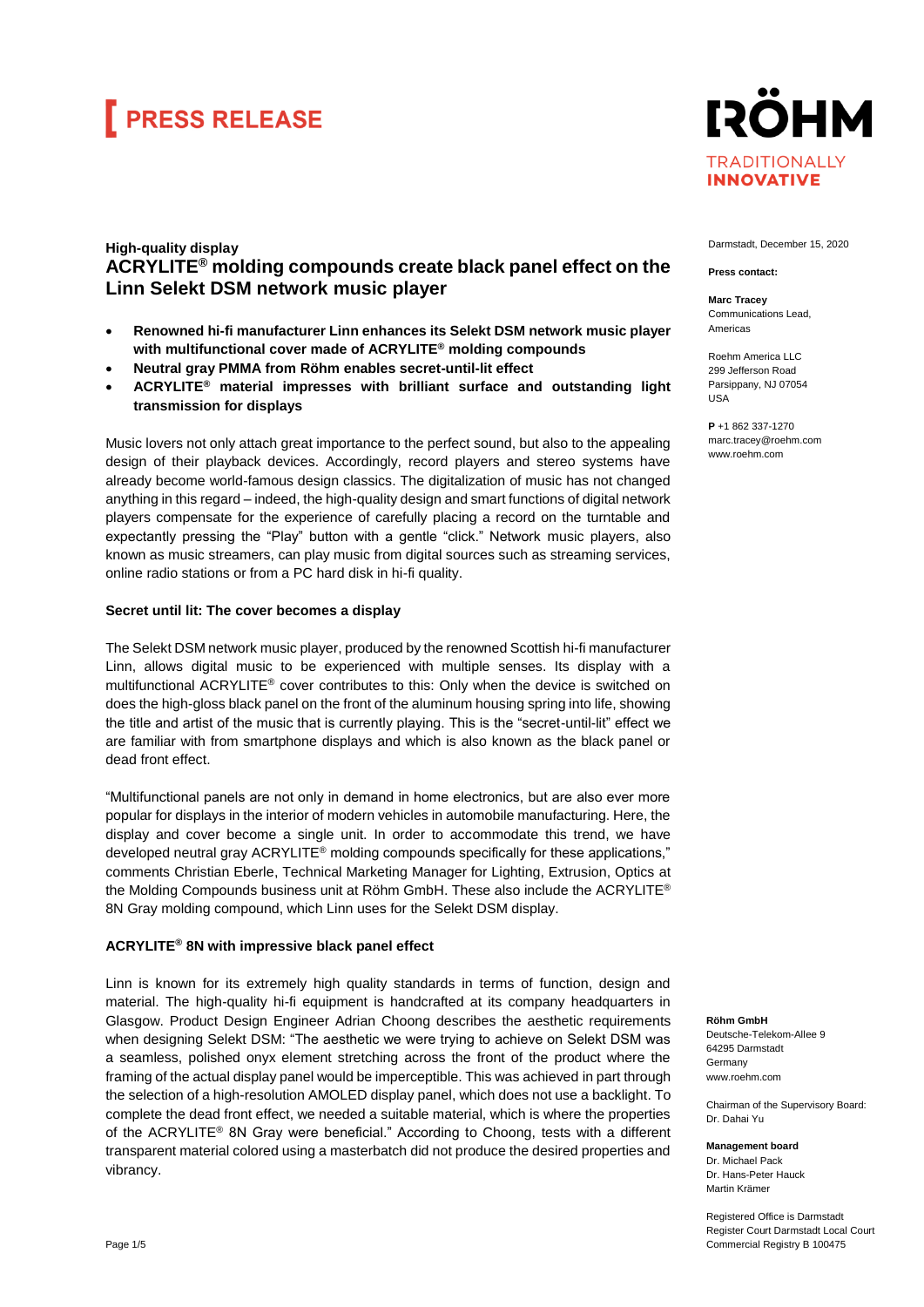# **FRESS RELEASE**



#### **High-contrast display**

Displays made of ACRYLITE® special molding compounds with neutral gray coloring can accurately replicate the entire color spectrum of the LEDs behind them. For the display of the Selekt DSM, however Linn opted for white text on a black background in keeping with the elegant, minimalistic design of the device. "The front of the Selekt DSM does not display the cover in color. Instead, there is a crisp AMOLED display that can also be read easily from the sofa," was the verdict in a review by the German hi-fi magazine AUDIO.

#### **ACRYLITE® reveals inner values**

Linn also uses ACRYLITE<sup>®</sup> 8N Gray for a component inside the network player – the housing of a digital to analogue converter, which is designed as an upgradeable module available in different performance levels. "This DAC module features transparent gray ACRYLITE®, which allows users to see the circuit board inside and admire its technology, while reflecting the external design of the Selekt DSM," says Choong.

He describes Linn's product and design philosophy: "Selekt DSM is a modular hi-fi product, the performance and function of which can be configured and upgraded in line with the customer's needs. This is in harmony with Linn's philosophy of manufacturing products that last and that can be continuously upgraded as our technologies advance."

This is where another property of the brand PMMA from Röhm comes into play:  $ACRYLITE<sup>®</sup>$ is a highly durable material with a stable product quality. "We have subsequently used this material in our recently launched next generation Majik DSM player," announces the Linn designer.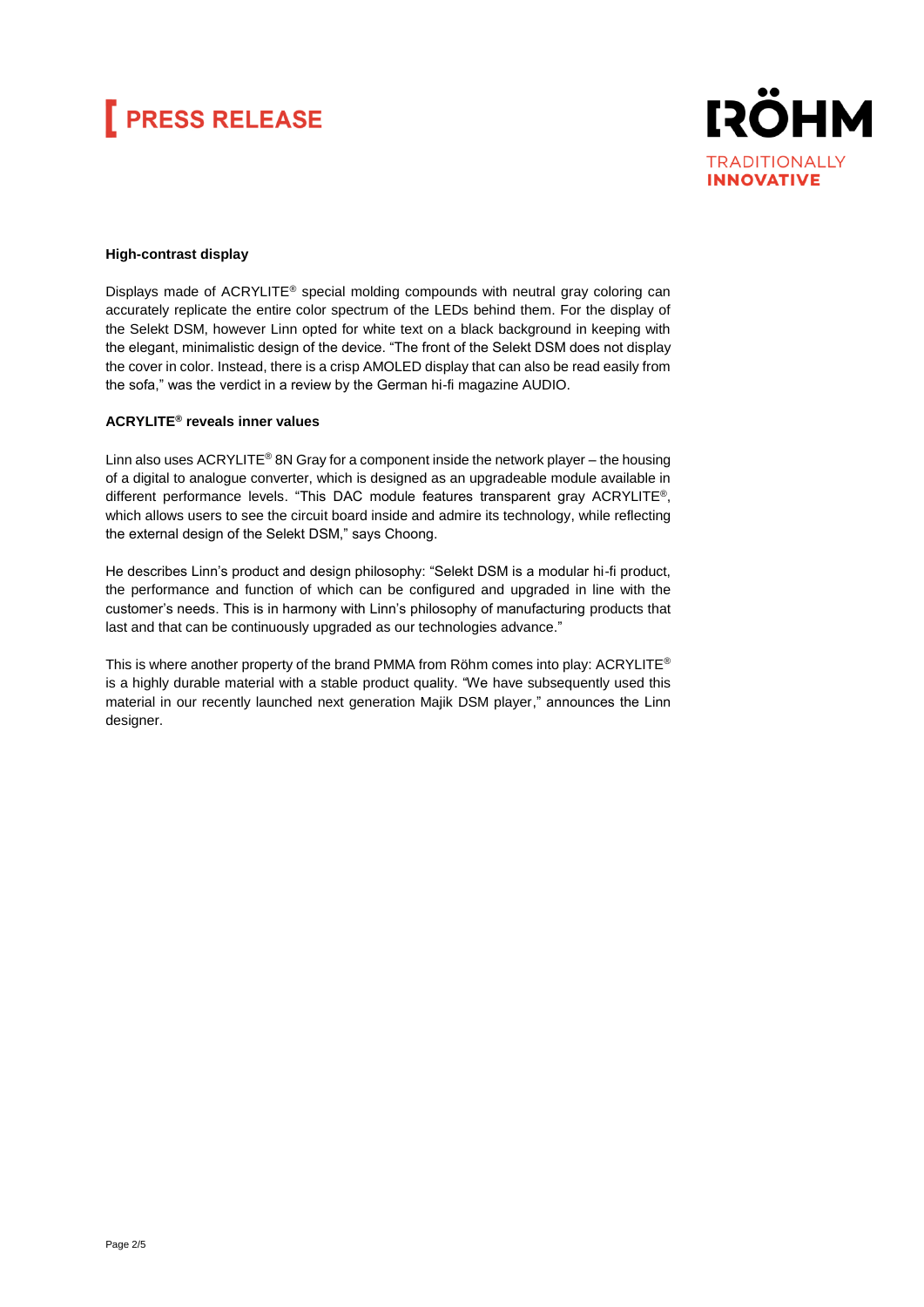## **PRESS RELEASE**





The Selekt DSM network music player from Linn is equipped with a high-quality display made of ACRYLITE® 8N Gray. © Linn



For the display of the Selekt DSM, Linn opted for white text on a black background in keeping with the elegant, minimalistic design of the device. © Linn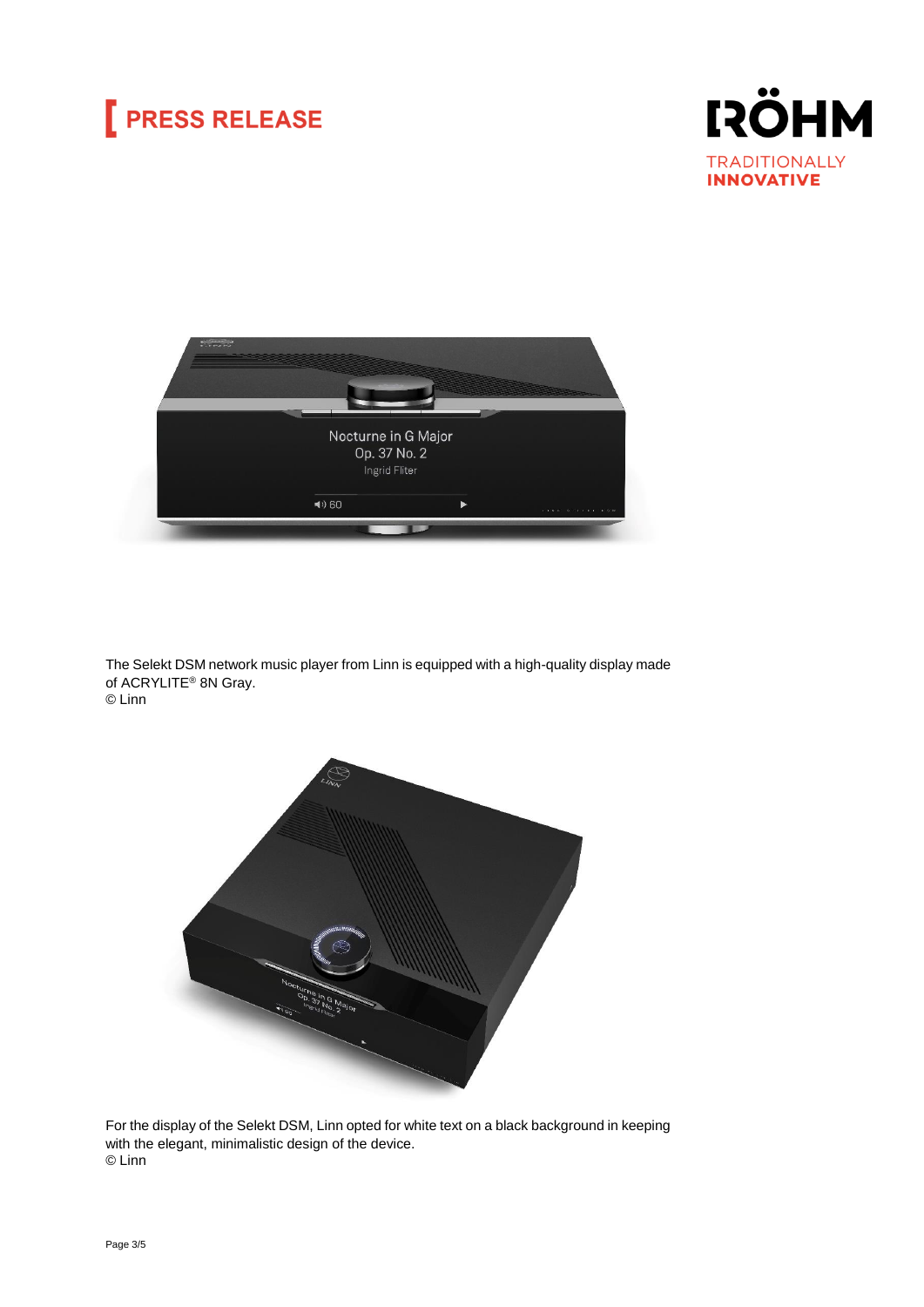# **PRESS RELEASE**





Black panel effect with ACRYLITE® 8N Gray: display and cover become a single unit. © Linn



Only when the device is switched on does the high-gloss black panel on the front of the aluminum housing spring into life, showing the title and artist of the music that is currently playing. © Linn

Page 4/5